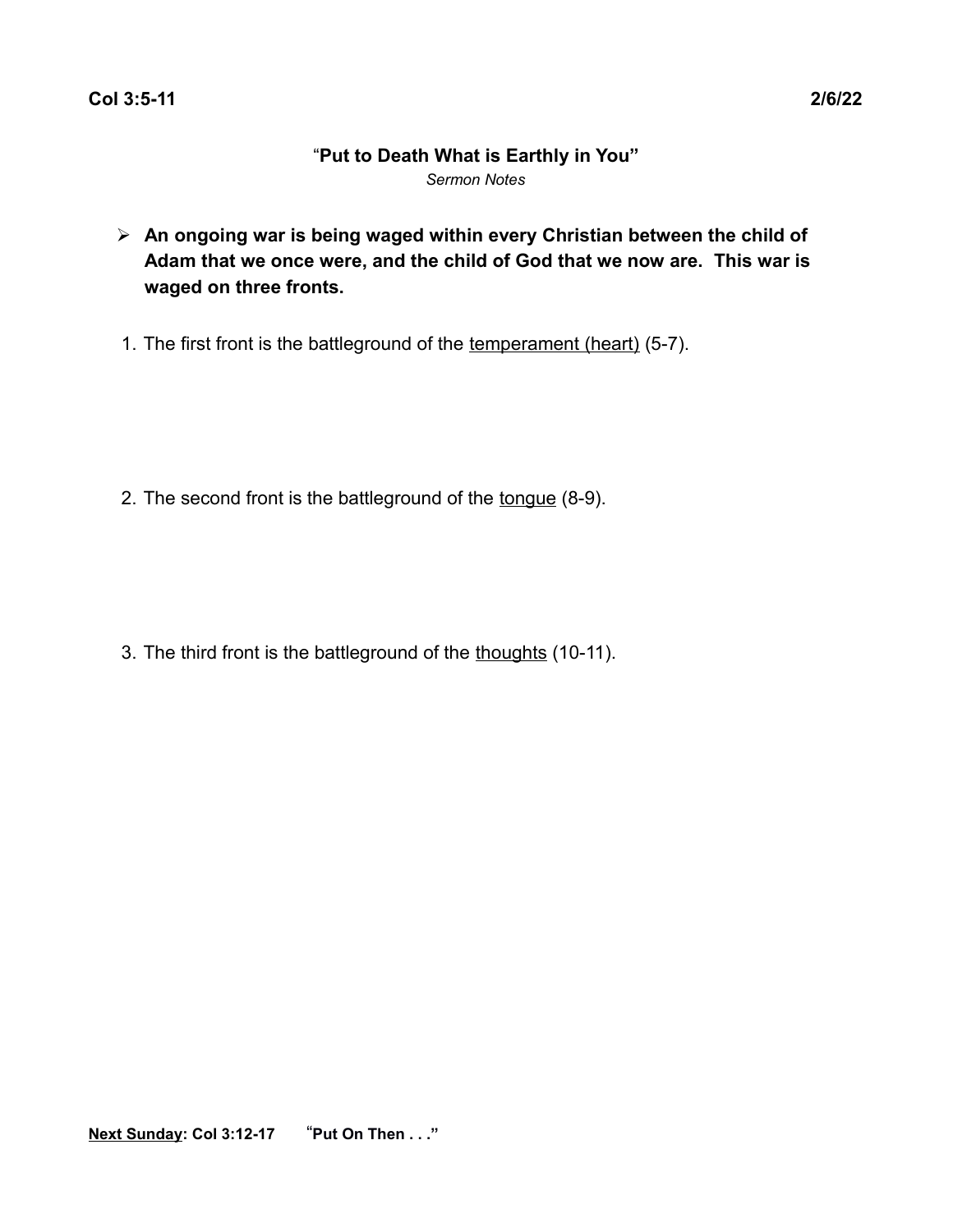### **MEFC Community Group Study Questions**

For the week of February  $6<sup>th</sup>$ -12<sup>th</sup>

### **Getting Started**

1. On Sunday, January 30th Los Angeles Mayor Eric Garcetti posed for a photograph with Earvin "Magic" Johnson and California Governor Gavin Newsom while attending the 2022 NFC Championship football game (Rams vs. 49ers) at SoFi Stadium in Inglewood, CA. You can see that all the men are enjoying themselves from the big smiles on their faces. Unfortunately those smiles shouldn't have been in evidence because Los Angeles County has a mask mandate requiring masks for outdoor "mega events" hosting over 5000 people, and SoFi Stadium has a requirement (in adherence to the local health regulations) requiring the wearing of masks at all times except when eating or drinking (there is no food or drink in evidence in the photograph). Governor Newsom explained that this was "only for a few moments" while Mayor Garcetti claimed that everything was all right because he was "holding his breath." What is the source of this readiness to make excuses for, find extenuating circumstances, and minimize our guilt for our own transgressions? (see Heb 3:13)

### **Digging Deeper**

2. We are saved by grace alone, through faith alone in Christ alone (Eph 2:8-9). Why then, do we need to strive so hard to mortify our sin, if all is forgiven through the death of Christ? (see Jas 2:17-20; 1 Jn 1:6, 3:3)

## **Open Your Bible to Colossians 3:5-11.**

- 3. In verse 5, Paul talks about putting to death what is earthly in you (the literal Greek reading is "your members which are on the earth"). This is reminiscent of Christ's words in Matt 5:29-30. How is it possible to mortify a part of yourself? (see Col 3:3) Is this possible for unbelievers?
- 4. Paul lists five sins in verse 5. Do you see anything that these particular sins have in common? (See Rom 1:24-25) Do any of these sins seem to be different from the others in some way? If so, why was that sin included in the list?
- 5. In verses 6-7 Paul warns his listeners that they once walked in these sins and were living in them. In verse 5 he had urged them to put them to death, so presumably the sins were still living in them. What is the difference between living in a sin and the sin living in you?